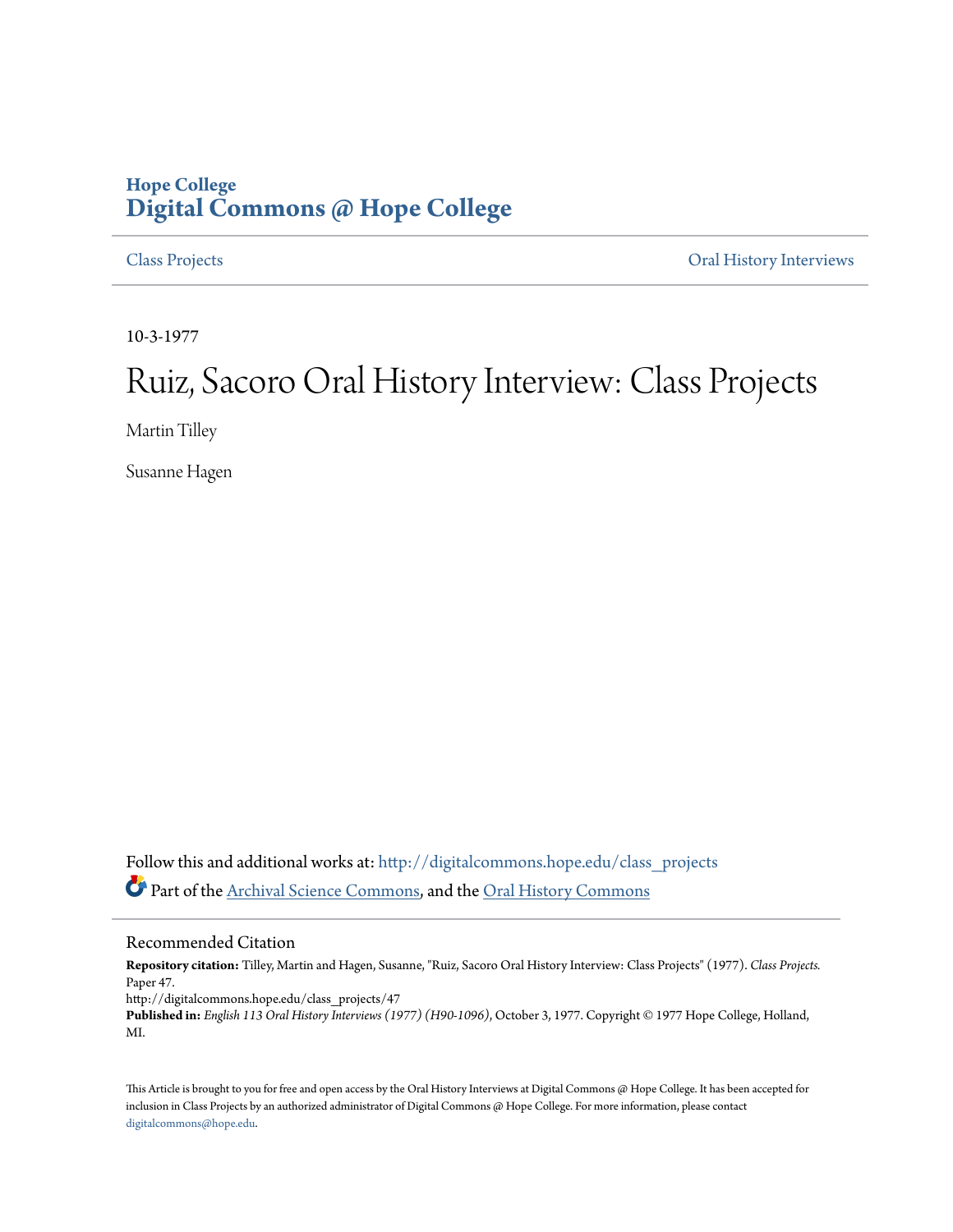Interviewee: Mrs. Sacoro Ruiz Interviewers: Martin Tilley & Susanne Hagan Date: 10/3/77 Interview number 2 One tape side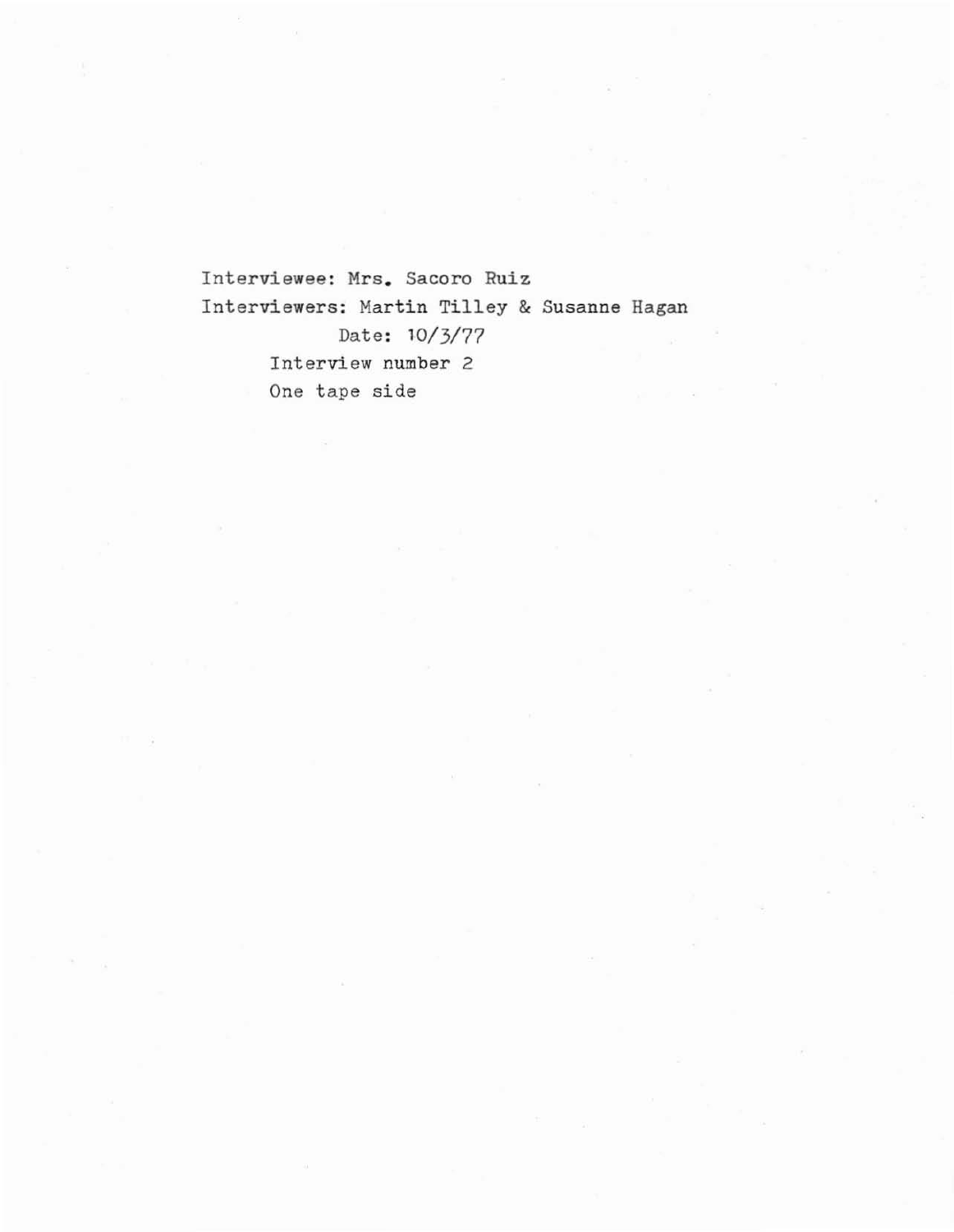## Page 1 Interviewee: Mrs. Sacoro Ruiz Interviewers: Martin Tilley & Susanne Hagan

Hagan: Can you tell us about growing up in Mexico ? Mrs. R.: Do you want to know about my family? Tilley : Could you give us the name of one of these dishes. Mrs.R.: It is called Buñwelos . This is a very good dish. We eat Hagan : We would like to know if you are <sup>a</sup> native American or are you from Mexico ? Mrs. *R.:* No, I am from Mexico. Hagan : How long ago did you come from Mexico ? Mrs. R.: I have been living in Holland for seventeen years. Hagan: How did you come here ? Mrs. R.: I was married in 1959, and I moved to the United States with my husband in 1960. Hagan: Where did you live when you were in Mexico ? Mrs. R.: Nuevo Laredo, Tamolipas, Mexico. Across the border from Loredo, Texas. Hagan: Well, about you. Mrs. R.: I come from a family of eleven children. I am the oldest one and my mom and dad still live in Mexico. Tilley: Do you return there often? Mrs. R.: I try to be there every two years. Hagan: Do your parents still practice the old style of Christmas ? Mrs. R.: Yes, they still practice Diposadas. This is the nine days before Jesus was born. This is a time of a lot of praying and worship. At this time we eat alot of Mexican dishes. them all the time. I don't know how to tell you how to make them , but I can show you sometime . Hagan : At Ghristmas time, do you share gifts or anything. ? Mrs. R.: Yes, we share gifts, but it is different. Things have changed. Hagan : Did you ever go caroling at night in Mexico during the Christmas when you were a child? Mrs. R.: Yes we did but it is not the same in Mexico as it is in Holland. It is too cold here during the winter to do much caroling.

Hagan : What type of celebration do you have here at Christmas? Mrs. R.: We have many celebrations but one thing we do is play with a lot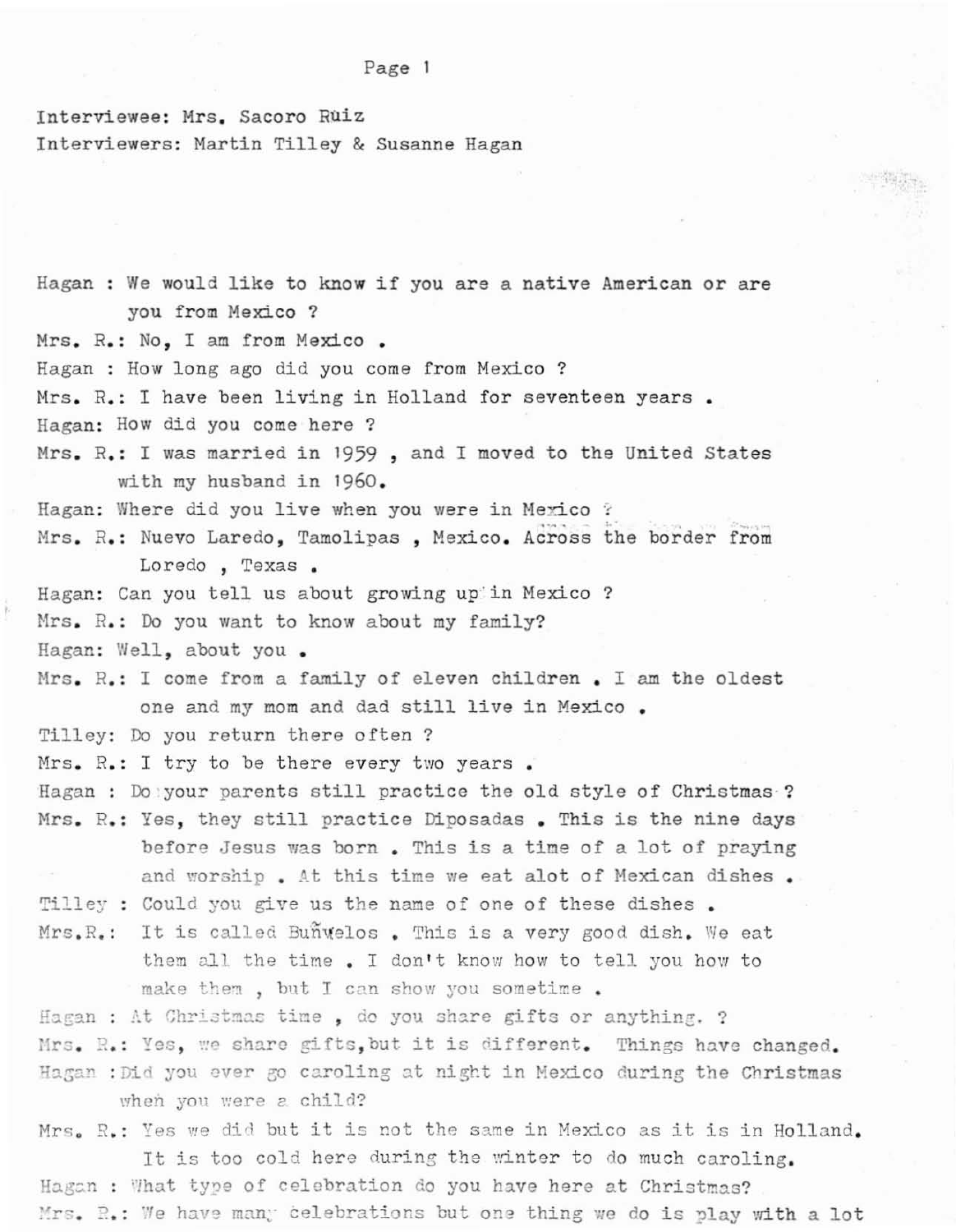of firecrackers.

Hagan : And what is the Christmas season like in Holland? Mrs. R. : It is not like the old times. It is to bad to say that, but Tilley : Do you celebrate Christmas like we do at the Fourth of July? Mrs. R. : Yes, yes. But we don't have drink. No, only the praise and singing and adoration of Him, and a supper we eat.

you know, it is the weather. It is kind of hard to go out , but we have some families who do go caroling. They have been doing it for two or three years now. I think it is nice. It is <sup>a</sup> better way to have more communication in the community. There are so many typs of people in community and they should be brought together , yes, so many typs of people .

Hagan : At Christmas time, what do you do to Celebrate it ? Mrs. R.: Right now ?

Hagan : When Christmas comes, here in Holland.

- Mrs. R.: Well, we celebrate Christmas *nine* days before the birth of Christ. I usally buy a Christmas tree and put it up right away. Then we decorate it together, my family and  $I$ , you know. We really don't have a specific celebration, just <sup>a</sup> lot of fun • We are not really interested in gifts • We give just <sup>a</sup> few things • When <sup>I</sup> was <sup>a</sup> little girl , <sup>I</sup> only got a few things like for example, <sup>I</sup> got a note book, a pencil and one delicious apple , and mabey some candies • I did not come from <sup>a</sup> rich family , but my father had and still has <sup>a</sup> good job. We always had <sup>a</sup> lot of firecrackers though.
- Hagan : For Christmas, do you have American food or do you have Mexican Food ?
- Mrs. R.: Well. I serve American food. We used to eat Mexican food like pinto beans but any-more. At the Christmas meal, we have turkey and we have chickens for dinner too • We eat together on the special night
- Tilley : Mrs. Ruiz, What do you do for a living ?
- Mrs., R.: Well, I do a lot of work in the community, but on a voluntry basis. I go to school right now, but my poor English, I learn by actual communication.

Tilley : That is one of the best ways to learn.

- Mrs. R.: Yes, yes. It is hard, but that is true. I also believe a a woman can sta home and be happy .
	- Tilley : Do you like the American tradition of Christmas better than the Mexican tradition ?